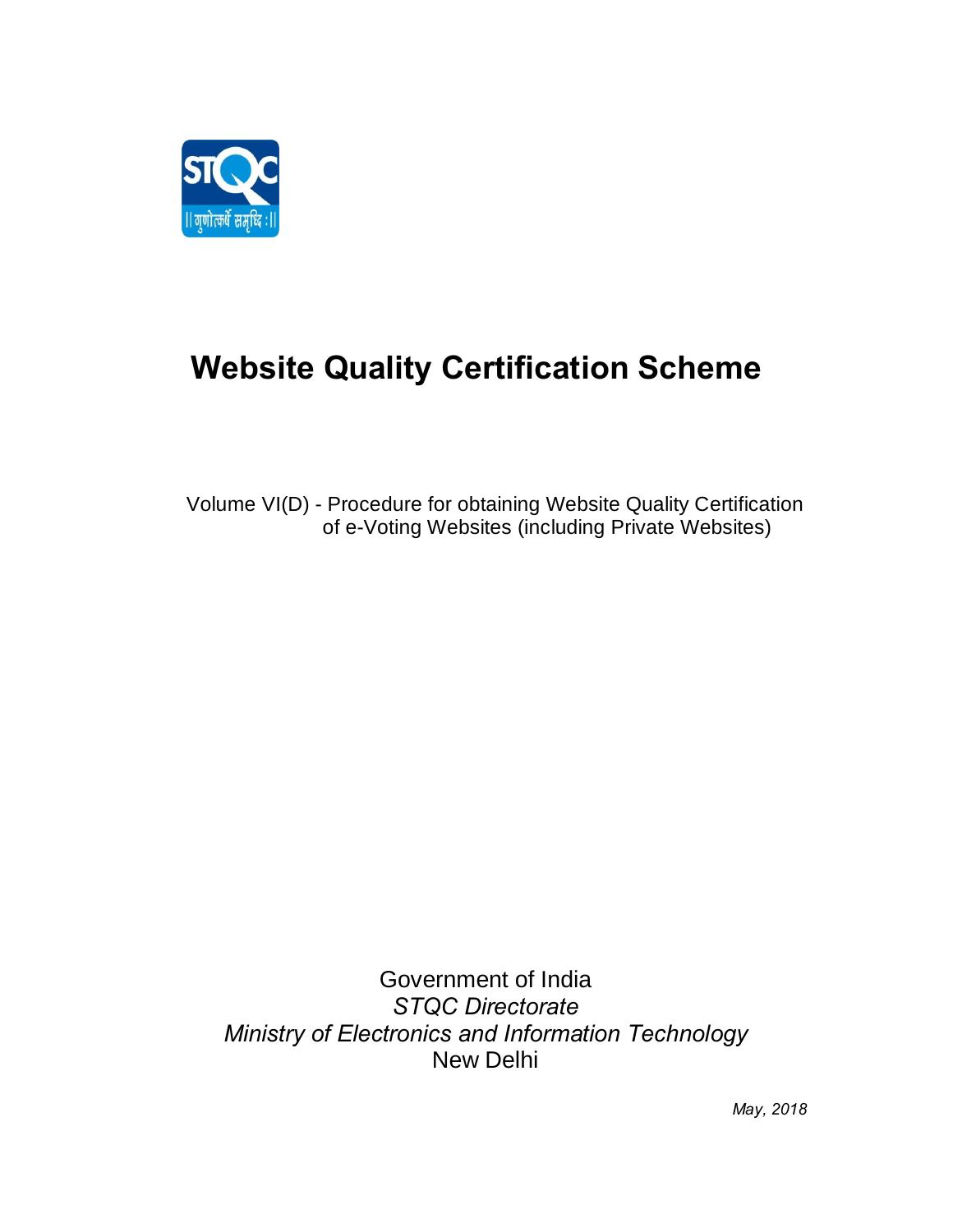# **Volume VI(D): Procedure for obtaining Website Quality Certification of e-Voting Websites (including Private Websites)**

# **Content**

#### **Chapter 1. Procedure for Certification**

- 1.0 Purpose<br>2.0 Backgrou
- 2.0 Background & Purpose<br>3.0 Reference documents
- Reference documents
- 4.0 Definitions
- 5.0 Approach
- 6.0 e-Voting Website Certification Process (Quality Level II)
- 6.1 Process flow chart<br>7.0 Certification Fee
- **Certification Fee**
- **Annexure – I :** Checklist for e-Voting Security requirements
- **Annexure – II :** Ministry of Corporate Affairs, New Delhi Gazette Notification Extraordinary dated 19<sup>th</sup> March, 2015
- **Annexure – III :** Ministry of Corporate Affairs, New Delhi Circular No. 17/95/ 2011/CL.V dated 2nd May, 2011
- **Annexure IV: SEBI Circular No. CIR/CFD/DIL/6/2012 dated 13<sup>th</sup> July, 2012**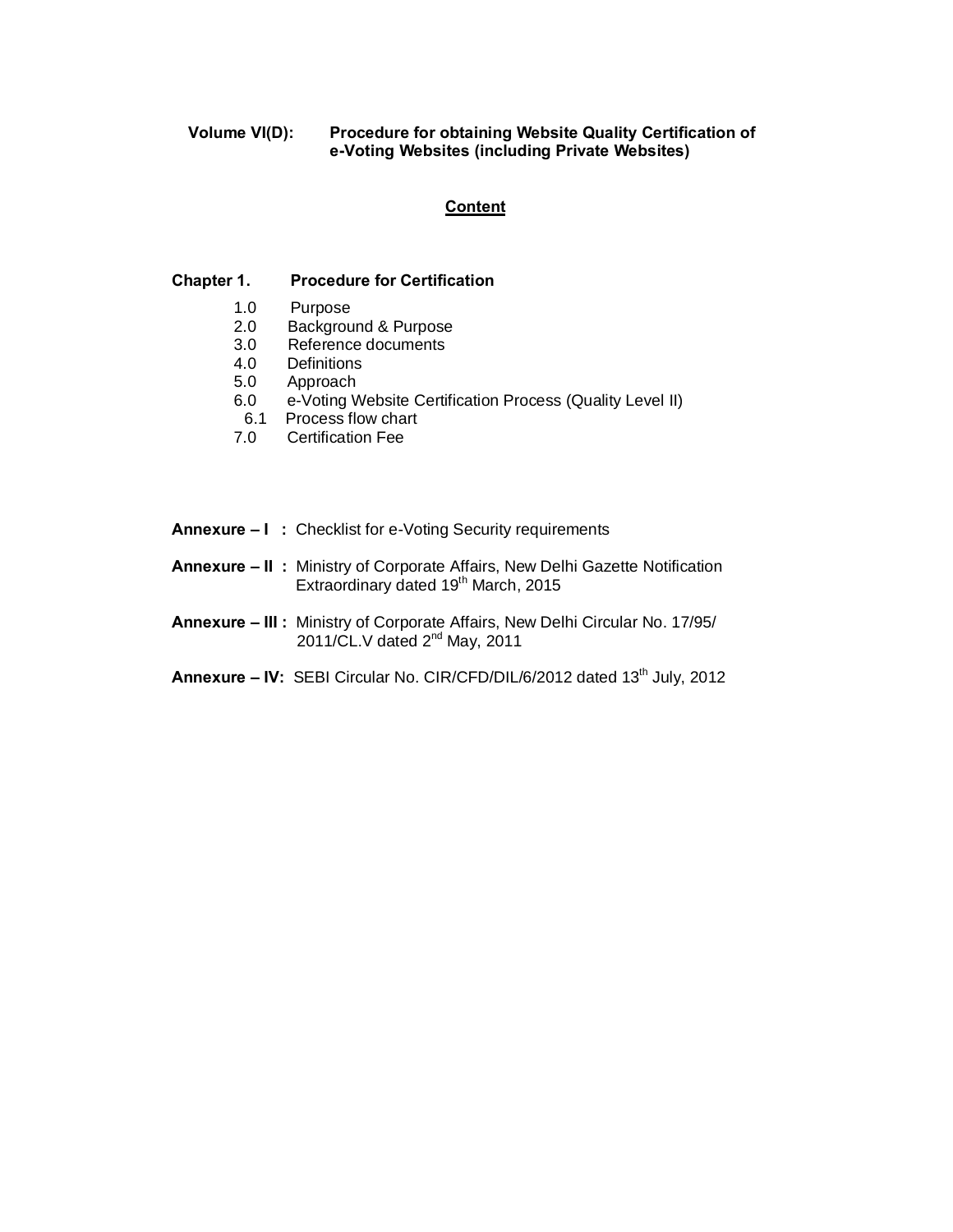#### **Volume VI(D): Procedure for obtaining Website Quality Certification of e-Voting Websites (including Private Websites)**

## **1.0 Purpose:**

This document describes the requirements and procedure for Certification (CQW) of e-Voting Website, including Private website.

# **2.0 Background & Purpose:**

Ministry of Corporate Affairs, New Delhi has framed the rules G.S.R. 207(E) under section 108 with sub-sections (1) and (2) of section 469 of the Companies Act, 2013 as specified in Gazette Notification Extraordinary {Part II-Sec  $3(i)$  dated  $19<sup>th</sup>$  March, 2015 to provide provisioning of voting through electronic means. Every company other than a company referred to in chapter XB or Chapter XC of the Securities and Exchange Board of India (Issue of Capital and Disclosures Requirements) Regulations, 2009 having its equity shares listed on a recognized stock exchange or a company having not less than one Thousand members, shall provide to its members facility to exercise their right to vote on resolutions proposed to be considered at general meetings by electronic means. The purpose of this procedure is to define the process of demonstrating Compliance and Certification.

# **3.0 Reference Documents**:

- · NIC Guidelines for Indian Government Websites 2009 & 2018.
- · Ministry of Corporate Affairs, New Delhi Gazette Notification Extraordinary [Part II-Sec. 3(i)] dated 19th March, 2015 namely Voting through electronics means.
- SEBI circular No. CIR/CFD/DIL/6/2012 dated 31th July, 2012 regarding "Amendment to the Equity Listing Agreement. Platform for e-Voting by shareholders of listed Entities".
- · Ministry of Corporate Affairs, New Delhi Circular No 17/95/2011/CL.V dated 2nd Feb., 2011 on Green Initiative in Corporate Governance – for e-Voting.
- IEEE-830 : IEEE Recommended Practice for Software Requirements Specifications (SRS).

## **4.0 Definition:**

## **i) Electronic Voting System**

A Secured system based process of display of electronic ballots, recording of votes of the members and the number of votes polled in favour or against, in such a manner that the entire voting exercised by way of electronic means gets registered and counted in an electronic registry in a centralised server with adequate cyber security.

## **ii) Web Information Manager**

A senior person of the applicant organization who is responsible for content Management of the Website which includes ensuring adequacy, correctness, comprehension and currency of the content.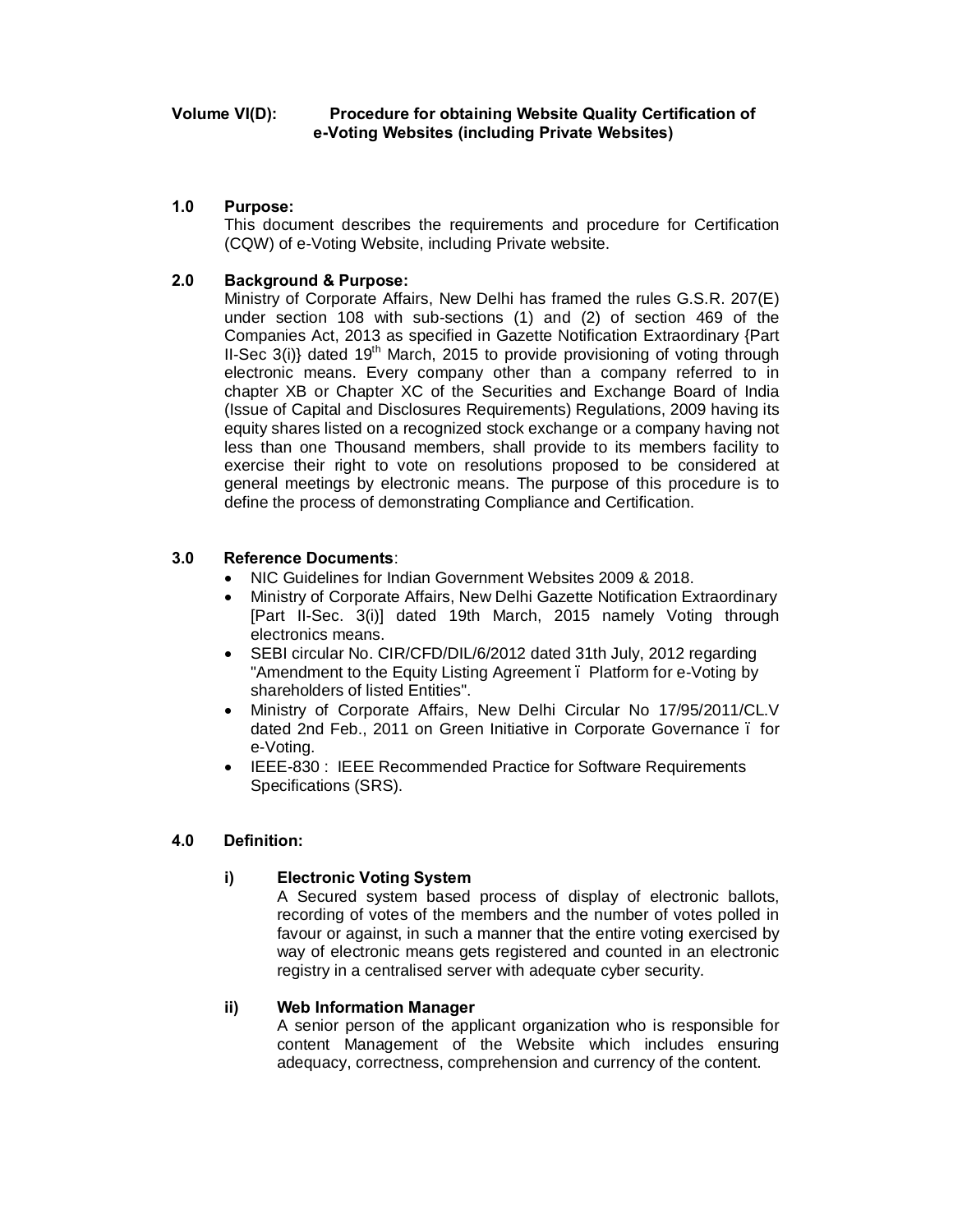# **iv) Quality Level I**

It is the minimum level of compliance which addresses the first four principles. The proof of compliance to these principles is demonstration of Conformity to NIC guidelines. These are the essential requirements for well engineered Website and addresses:

- Website Development Guidelines
	- o Government of India Identifiers
	- o Building Confidence
	- o Scope of Content
	- o Quality of Content
	- o Enhancing user experience
- · Website Hosting and promotion Guidelines
	- o Hosting Guidelines
	- o Expanding Reach
- · Web Management Guidelines
	- o Role of Website Management Team
	- o Website maintenance Tools, technologies and methods
	- o Performance Evaluation and Monitoring

## **iii) Quality Level II**

The Compliance is for those sites which are transactional sites and the confidence to interact with these websites demand application of security controls based on the results of the risk analysis.

*Note: There will be different actors/entities to execute various security controls. However, Web Information Manager is responsible to ensure that adequate controls are exercised.*

#### **vi) Quality Level III**

It is essential for the success of any website that it is recognized as an integral part of the organization. It is a global, potentially low-cost communication and an increasingly transactional medium by which information and services can be made available at any time of day or night. As such, organizations needs to consider how best the Internet can be used to provide access to information and to aid in the delivery of services to citizens and business. A clear web management strategy is at the heart of developing this thinking. It must be an integral part of the organization (Government Department) e-Strategies .

The need and expectations of %Fulfillment of the Purpose+, demand an effective Quality Management System and processes in place to control various components. These are:

- · Effective implementation of Processes in the organization (Ministry/Department)
- · Delivery of IT Service as per service level agreements (SLA)
- · Application and data Quality

*Note: There will be different actors/entities to perform above roles. However, Web Information Manager is responsible to ensure that adequate controls are exercised.*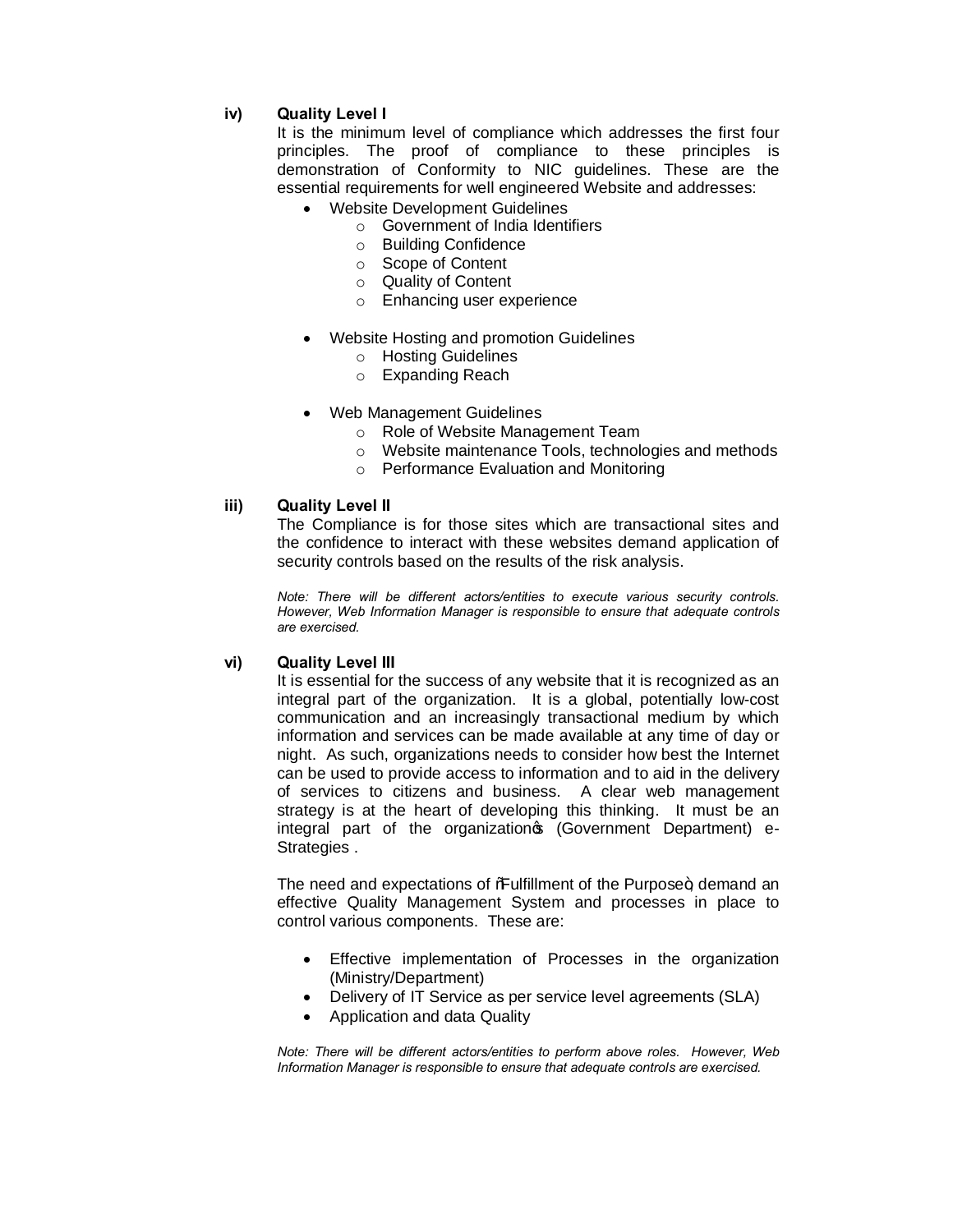# **5.0 Approach :**

- To meet the requirements of e-Voting system which are defined as a secured system based process of display of electronic ballots, recording of votes of the members and the number of votes polled in favour or against, in such a manner that the entire voting exercised by way of electronic means gets registered and counted in an electronic registry in a centralised server with adequate cyber security, a process has been defined.
- The basic framework of GIGW is used to ensure Accessibility, Functionality, Security and other Management controls.
- · Compliance of the IT System (e-Voting) with the requirements of ISO: 27001.
- Compliance of e-Voting System with Functional requirements specified in the Notification Extraordinary [Part II-Sec. 3(i)] dated 19th March, 2015. These functional requirements may be both at application and system level.
- · Additional requirements as specified by the applicant organization (if any).

# **6.0 e-Voting Website Certification Process (Quality Level II) :**

The objective of Level II Certification is to ensure that all operations done through Website are secure besides meeting requirements as specified in quality level I. This needs security at Management, Operational and Technical Level. To demonstrate compliance Applicant shall do the following:

#### **Step 1**:

The applicant (organizing/ owning e-Voting website) applies to STQC Website Certification Cell for certification by submitting duly filled-in & signed application form along with the followings :

- SRS and/or FRS incorporating functional requirements as specified in the Notification/ Act.
- Signed Certification Agreement
- · Copy of Website Quality Manual (WQM) containing Website Security Policy, Content Management Policy, Copyright Policy, Website Monitoring Policy, Content Archival Policy, Website Contingency Plan, Website Architecture document, Website Design document, Website GIGW Compliance Matrix with exemptions sought*, if any*, etc. and shall be signed by official(s)/ WIM of applicant organization.
- · ISO: 27001 Compliance Programme and/or Certificate.
- · Copy of Latest Website Security Certificate with validity of one year.
- · Certification fee.
- · Name of URL for testing.

The applicant shall also provide a mapping/ traceability matrix indicating FRS/ SRS specified functionalities with the requirements of the Notification/ Act.

#### **Step 2:**

The assessor reviews the website quality manual for adequacy as per quality criteria along with other documents and provides the feedback.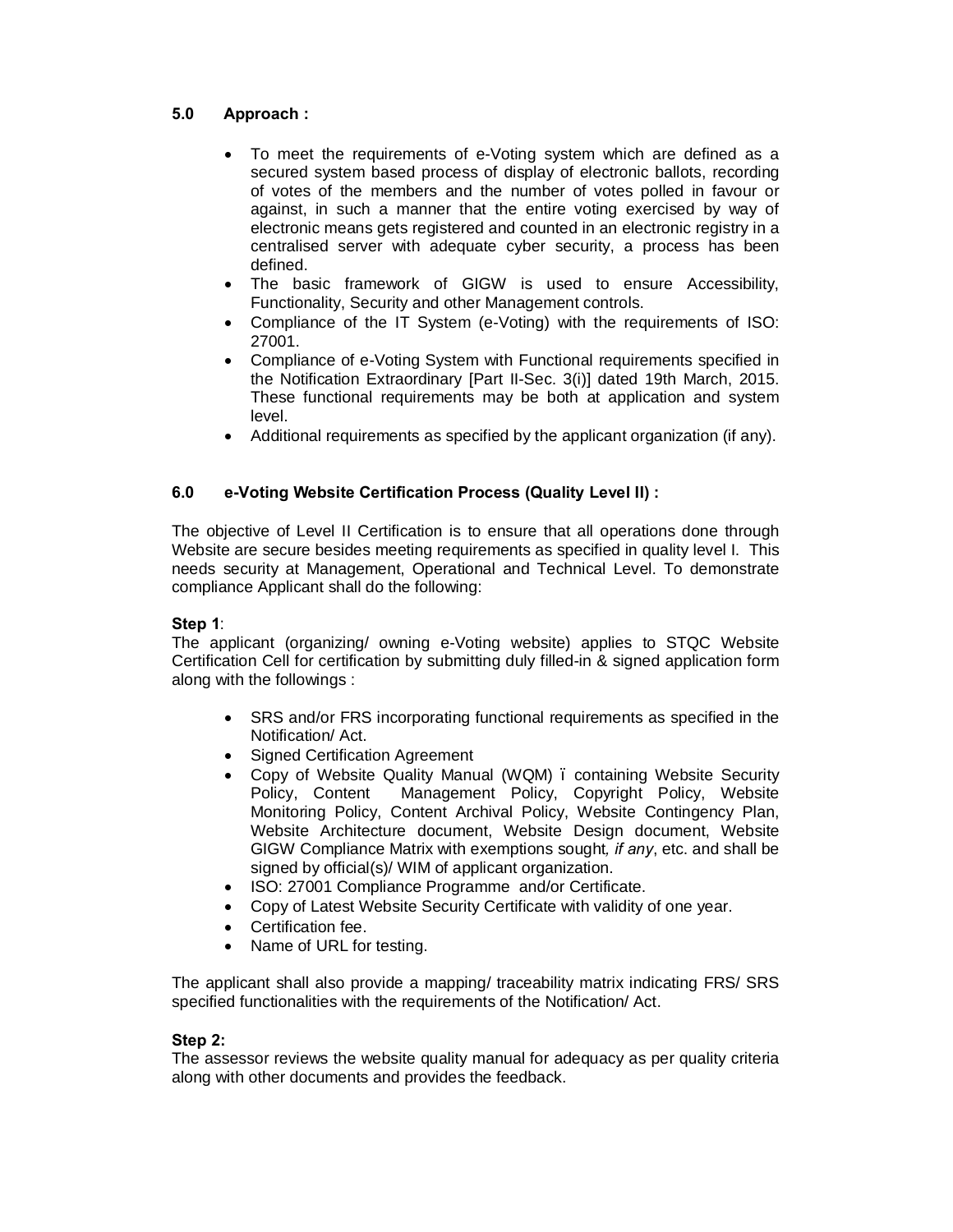#### **Step 3:**

- · The assessment team evaluates the website using test tools. Also, assessment of backend processes of the organization is carried out for compliance with scheme requirements.
- · Additionally e-Voting application is tested by STQC laboratories/ STQC empanelled laboratories as per approved FRS/ SRS.
- · Ensure security controls are effective through an audit process e-Voting Security testing is done as per checkpoints given in Annexure . I. This also includes penetration testing, Application security and vulnerability assessment.

# **Step 4:**

The Certification Committee independently reviews for the following :

- · Compliance as per GIGW.
- · Compliance as per e-Voting Security requirements (Annexure I).
- · Certificate/ Compliance as per ISO: 27001.
- · Functional Test Report ensuring compliance with the requirement of the Notification/ Act.

After observing nil deviations and ensuring adequacy and completeness of satisfactory assessment results, STQC Directorate awards CQW certificate for the said e-Voting website.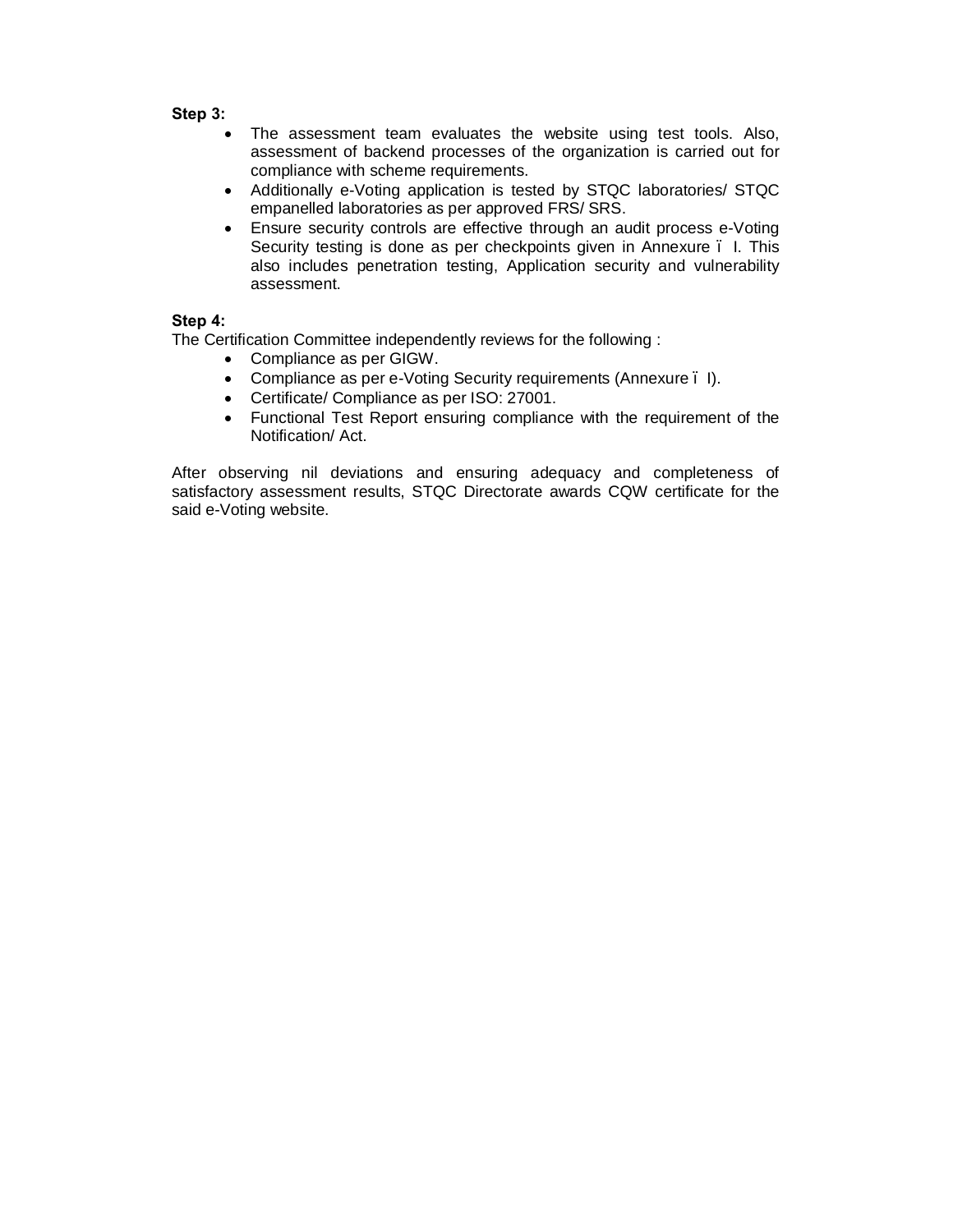# **6.1 Process flow chart**